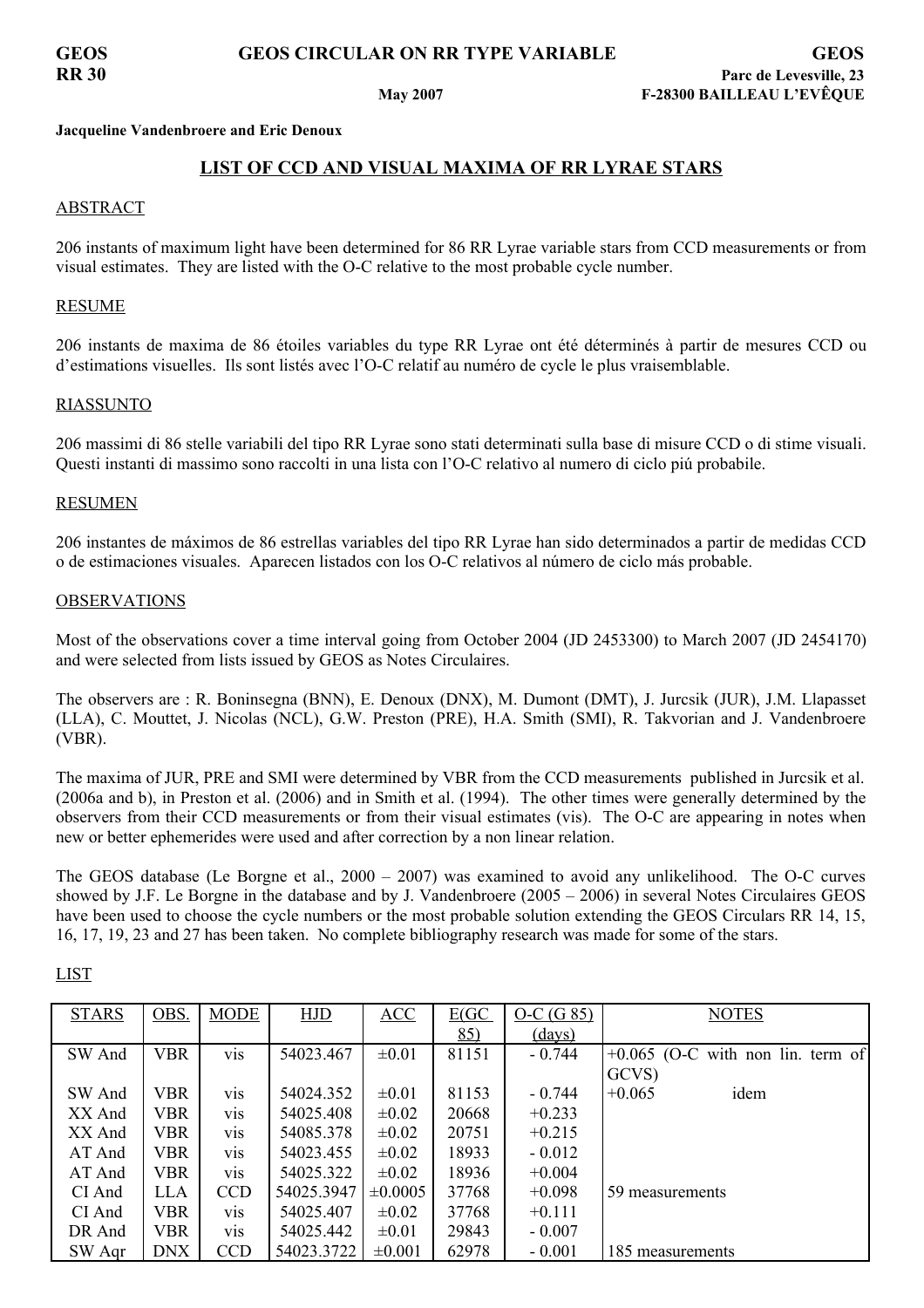## GEOS CIRCULAR RR 30 LIST RR P. 2/5

| <b>STARS</b>      | OBS.       | <b>MODE</b> | HJD        | ACC          | E(GC 85) | $O-C(G 85)$ | <b>NOTES</b>         |
|-------------------|------------|-------------|------------|--------------|----------|-------------|----------------------|
| SW Aqr            | <b>VBR</b> | vis         | 54024.298  | $\pm 0.02$   | 62980    | $+0.007$    |                      |
| SW Aqr            | <b>VBR</b> | vis         | 54058.289  | $\pm 0.02$   | 63054    | $+0.009$    |                      |
| CP Aqr            | <b>VBR</b> | vis         | 53998.372  | $\pm 0.01$   | 34773    | $-0.109$    |                      |
| CP Aqr            | <b>VBR</b> | vis         | 54024.323  | $\pm 0.01$   | 34829    | $-0.108$    |                      |
| AA Aql            | <b>VBR</b> | vis         | 53989.362  | $\pm 0.01$   | 81932    | $+0.043$    |                      |
| AA Aql            | <b>VBR</b> | vis         | 53998.405  | $\pm 0.01$   | 81957    | $+0.041$    |                      |
| X Ari             | <b>VBR</b> | vis         | 53683.363  | $\pm 0.01$   | 24725    | $+0.292$    |                      |
| TZ Aur            | <b>JUR</b> | <b>CCD</b>  | 53334.613  | $\pm 0.0015$ | 85357    | $+0.010$    | <b>IBVS 5709</b>     |
| TZ Aur            | <b>JUR</b> | <b>CCD</b>  | 53335.396  | $\pm 0.0015$ | 85359    | $+0.010$    | idem                 |
| TZ Aur            | <b>JUR</b> | <b>CCD</b>  | 53336.569  | $\pm 0.0015$ | 85362    | $+0.008$    | idem                 |
| TZ Aur            | <b>JUR</b> | <b>CCD</b>  | 53343.621  | ±0.0015      | 85380    | $+0.010$    | idem                 |
| TZ Aur            | <b>JUR</b> | <b>CCD</b>  | 53347.538  | $\pm 0.0015$ | 85390    | $+0.010$    | idem                 |
| TZ Aur            | <b>JUR</b> | <b>CCD</b>  | 53358.505  | $\pm 0.0015$ | 85418    | $+0.010$    | idem                 |
| TZ Aur            | <b>VBR</b> | vis         | 54085.465  | $\pm 0.01$   | 87274    | $+0.022$    |                      |
| TZ Aur            |            |             | 54147.350  | $\pm 0.01$   |          | $+0.023$    |                      |
|                   | <b>VBR</b> | vis         |            |              | 87432    |             | <b>IBVS 5709</b>     |
| <b>BH</b> Aur     | <b>JUR</b> | <b>CCD</b>  | 53744.315  | $\pm 0.0015$ | 24102    | $-0.003$    |                      |
| <b>BH</b> Aur     | <b>JUR</b> | <b>CCD</b>  | 53745.229  | $\pm 0.0015$ | 24104    | $-0.002$    | idem                 |
| <b>BH</b> Aur     | <b>JUR</b> | <b>CCD</b>  | 53749.333  | $\pm 0.0015$ | 24113    | $-0.002$    | idem                 |
| <b>BH</b> Aur     | <b>JUR</b> | <b>CCD</b>  | 53755.261  | $\pm 0.0015$ | 24126    | $-0.004$    | idem                 |
| <b>BH</b> Aur     | <b>JUR</b> | <b>CCD</b>  | 53758.453  | ±0.0015      | 24133    | $-0.004$    | idem                 |
| <b>BH</b> Aur     | <b>JUR</b> | <b>CCD</b>  | 53759.366  | $\pm 0.0015$ | 24135    | $-0.003$    | idem                 |
| <b>BH</b> Aur     | <b>JUR</b> | <b>CCD</b>  | 53760.277  | $\pm 0.0015$ | 24137    | $-0.005$    | idem                 |
| RS Boo            | <b>VBR</b> | vis         | 53903.457  | $\pm 0.01$   | 32154    | $+0.010$    |                      |
| RS Boo            | <b>VBR</b> | vis         | 53920.442  | $\pm 0.01$   | 32199    | $+0.015$    |                      |
| RS Boo            | <b>DMT</b> | vis         | 53932.511  | ±0.008       | 32231    | $+0.009$    |                      |
| SW Boo            | <b>VBR</b> | vis         | 53879.445  | $\pm 0.02$   | 22021    | $+0.283$    |                      |
| SW Boo            | <b>VBR</b> | vis         | 53919.498  | $\pm 0.01$   | 22099    | $+0.281$    |                      |
| $\mathbf{SZ}$ Boo | <b>VBR</b> | vis         | 53844.482  | $\pm 0.01$   | 50121    | $-0.000$    |                      |
| TV Boo            | <b>VBR</b> | vis         | 54123.640  | $\pm 0.01$   | 94427    | $+0.082$    |                      |
| TW Boo            | <b>VBR</b> | vis         | 53893.442  | $\pm 0.01$   | 50730    | $-0.043$    |                      |
| TW Boo            | <b>VBR</b> | vis         | 53918.446  | $\pm 0.01$   | 50777    | $-0.056$    |                      |
| UU Boo            | <b>VBR</b> | vis         | 53899.468  | $\pm 0.01$   | 38989    | $+0.185$    |                      |
| UU Boo            | <b>VBR</b> | vis         | 53904.488  | $\pm 0.01$   | 39000    | $+0.179$    |                      |
| DG Boo            | <b>VBR</b> | vis         | 52733.607  | $\pm 0.02$   | 7900     | $+0.137$    |                      |
| DG Boo            | <b>VBR</b> | vis         | 53143.507  | $\pm 0.02$   | 8794     | $+0.179$    |                      |
| AH Cam            | SMI        | <b>CCD</b>  | 47897.567  | $\pm 0.003$  | 24864    | $+0.099$    | A.J., 1994, 107, 679 |
| AH Cam            | SMI        | <b>CCD</b>  | 47898.676  | $\pm 0.003$  | 24867    | $+0.102$    | idem                 |
| AH Cam            | SMI        | <b>CCD</b>  | 47899.769  | ±0.002       | 24870    | $+0.089$    | idem                 |
| AH Cam            | SMI        | <b>CCD</b>  | 48569.746  | $\pm 0.003$  | 26687    | $+0.087$    | idem                 |
| AH Cam            | SMI        | <b>CCD</b>  | 48602.570  | $\pm 0.003$  | 26776    | $+0.095$    | idem                 |
| AH Cam            | SMI        | <b>CCD</b>  | 48633.507  | ±0.004       | 26860    | $+0.058$    | idem                 |
| AH Cam            | SMI        | <b>CCD</b>  | 48640.533  | $\pm 0.005$  | 26879    | $+0.079$    | idem                 |
| AH Cam            | <b>VBR</b> | vis         | 54000.590  | $\pm 0.01$   | 41416    | $-0.380$    |                      |
| AH Cam            | <b>DNX</b> | <b>CCD</b>  | 54023.4464 | ±0.0004      | 41478    | $-0.385$    | 270 measurements     |
| AH Cam            | <b>VBR</b> | vis         | 54039.302  | $\pm 0.01$   | 41521    | $-0.385$    |                      |
| SS Cnc            | <b>JUR</b> | <b>CCD</b>  | 53390.256  | ±0.002       | 82517    | $+0.044$    | A.J., 2006, 132, 61  |
| SS Cnc            | <b>JUR</b> | <b>CCD</b>  | 53390.626  | ±0.002       | 82518    | $+0.047$    | idem                 |
| SS Cnc            | <b>JUR</b> | <b>CCD</b>  | 53393.562  | ±0.002       | 82526    | $+0.044$    | idem                 |
| SS Cnc            | <b>JUR</b> | <b>CCD</b>  | 53400.542  | ±0.002       | 82545    | $+0.044$    | idem                 |
| SS Cnc            | <b>JUR</b> | <b>CCD</b>  | 53403.480  | ±0.002       | 82553    | $+0.044$    | idem                 |
| SS Cnc            | <b>JUR</b> | <b>CCD</b>  | 53406.423  | ±0.002       | 82561    | $+0.048$    | idem                 |
| SS Cnc            | <b>JUR</b> | <b>CCD</b>  | 53407.524  | ±0.002       | 82564    | $+0.047$    | idem                 |
| SS Cnc            | <b>JUR</b> | <b>CCD</b>  | 53408.624  | ±0.002       | 82567    | $+0.045$    | idem                 |
| SS Cnc            | <b>JUR</b> | <b>CCD</b>  | 53410.460  | ±0.002       | 82572    | $+0.044$    | idem                 |
| SS Cnc            | <b>JUR</b> | <b>CCD</b>  | 53411.562  | ±0.002       | 82575    | $+0.044$    | idem                 |
| SS Cnc            | <b>JUR</b> | <b>CCD</b>  | 53412.301  | $\pm 0.003$  | 82577    | $+0.049$    | idem                 |
| SS Cnc            | <b>JUR</b> | <b>CCD</b>  | 53431.397  | ±0.002       | 82629    | $+0.043$    | idem                 |
| SS Cnc            | <b>JUR</b> | <b>CCD</b>  | 53443.522  | $\pm 0.002$  | 82662    | $+0.046$    | idem                 |

SS Cnc | JUR | CCD | 53445.358 |  $\pm 0.002$  | 82667 | +0.045 | idem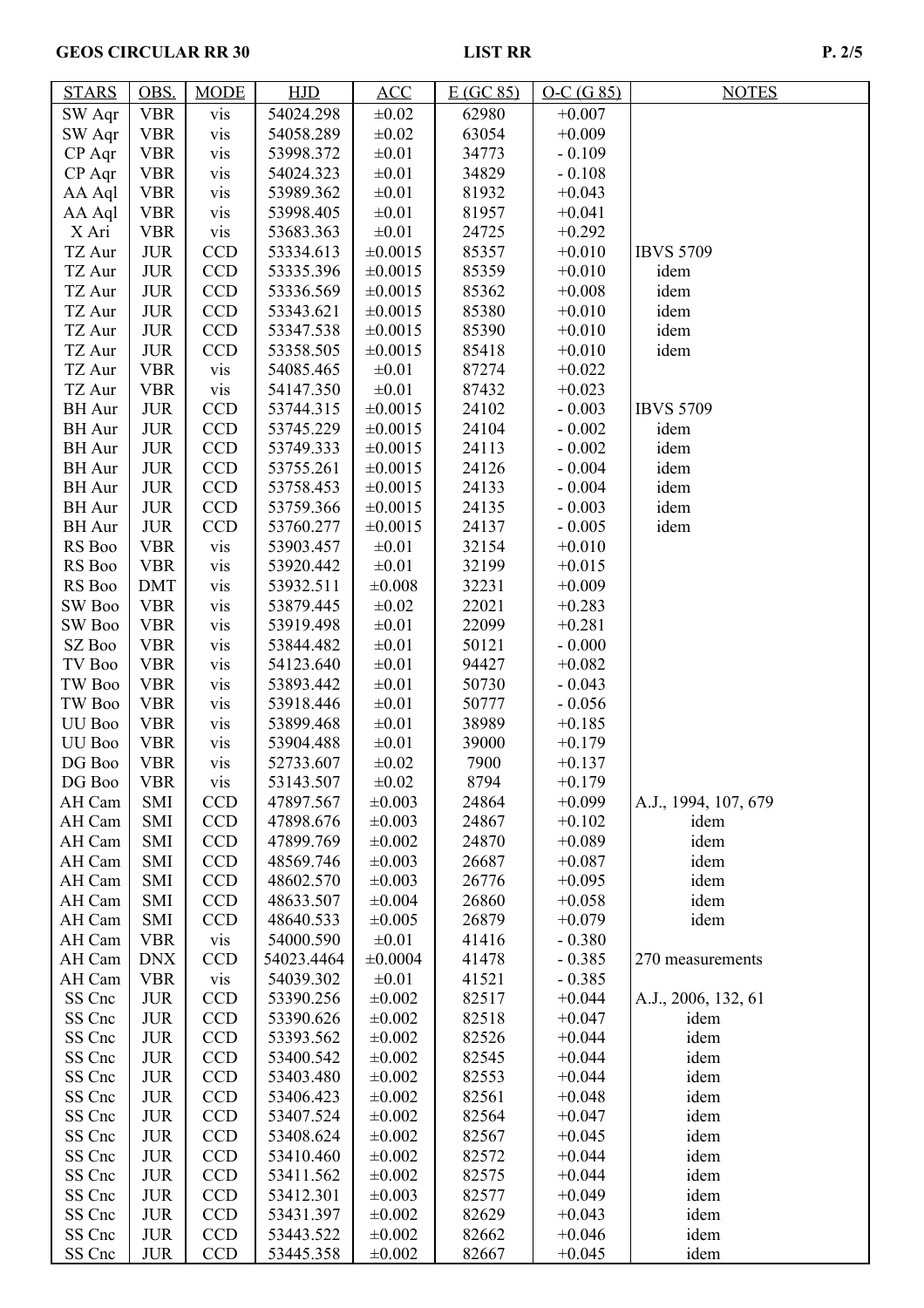## GEOS CIRCULAR RR 30 LIST RR P. 3/5

| <b>STARS</b>  | OBS.       | <b>MODE</b> | HJD        | ACC         | E(GC 85) | $O-C(G 85)$ | <b>NOTES</b>                        |
|---------------|------------|-------------|------------|-------------|----------|-------------|-------------------------------------|
| SS Cnc        | <b>JUR</b> | <b>CCD</b>  | 53446.459  | $\pm 0.002$ | 82670    | $+0.044$    | A.J., 2006, 132, 61                 |
| SS Cnc        | <b>JUR</b> | <b>CCD</b>  | 53450.503  | ±0.002      | 82681    | $+0.047$    | idem                                |
| SS Cnc        | <b>JUR</b> | <b>CCD</b>  | 53452.335  | ±0.002      | 82686    | $+0.043$    | idem                                |
| SS Cnc        | <b>JUR</b> | CCD         | 53453.440  | ±0.002      | 82689    | $+0.046$    | idem                                |
| SS Cnc        | <b>JUR</b> | <b>CCD</b>  | 53460.421  | ±0.003      | 82708    | $+0.047$    | idem                                |
| SS Cnc        | <b>JUR</b> | <b>CCD</b>  | 53463.356  | ±0.002      | 82716    | $+0.044$    | A.J., 2006, 132, 61                 |
| SS Cnc        | <b>JUR</b> | <b>CCD</b>  | 53464.460  | ±0.002      | 82719    | $+0.046$    | idem                                |
| SS Cnc        | <b>JUR</b> | <b>CCD</b>  | 53466.297  | $\pm 0.002$ | 82724    | $+0.046$    | idem                                |
| SS Cnc        | <b>JUR</b> | <b>CCD</b>  | 53467.397  | $\pm 0.002$ | 82727    | $+0.044$    | idem                                |
| SS Cnc        | <b>VBR</b> | vis         | 54147.352  | $\pm 0.01$  | 84578    | $+0.056$    |                                     |
| SS Cnc        | <b>VBR</b> | vis         | 54172.323  | $\pm 0.01$  | 84646    | $+0.048$    |                                     |
| TT Cnc        | <b>VBR</b> | vis         | 53828.426  | $\pm 0.01$  | 24641    | $+0.102$    |                                     |
| TT Cnc        | <b>VBR</b> | vis         | 54147.322  | $\pm 0.01$  | 25207    | $+0.086$    |                                     |
| AQ Cnc        | <b>VBR</b> | vis         | 54171.373  | $\pm 0.01$  | 38595    | $-0.073$    |                                     |
| EF Cnc        | <b>VBR</b> | vis         | 53768.377  | $\pm 0.02$  | 6131     | $-0.018$    | doubtful E number                   |
| EF Cnc        | <b>VBR</b> | vis         | 53792.324  | $\pm 0.02$  | 6212     | $-0.022$    | idem                                |
| EF Cnc        |            |             | 53828.398  |             | 6334     |             | idem                                |
| EZ Cnc        | <b>VBR</b> | vis         |            | $\pm 0.02$  |          | $-0.022$    |                                     |
|               | <b>VBR</b> | vis         | 54124.429  | $\pm 0.02$  | 14678    | $-0.042$    |                                     |
| W CVn         | <b>VBR</b> | vis         | 53831.400  | $\pm 0.01$  | 58774    | $-0.127$    | $+0.000$ (O-C with non lin. term of |
|               |            |             |            |             |          |             | GCVS)                               |
| W CVn         | <b>VBR</b> | vis         | 53858.426  | $\pm 0.01$  | 58823    | $-0.137$    | $-0.010$<br>idem                    |
| RU CVn        | <b>VBR</b> | vis         | 53899.468  | $\pm 0.01$  | 33870    | $+0.196$    |                                     |
| RZ CVn        | <b>VBR</b> | vis         | 53813.444  | $\pm 0.01$  | 23739    | $-0.177$    |                                     |
| SV CVn        | <b>VBR</b> | vis         | 53163.490  | $\pm 0.01$  | 19775    | $-0.196$    |                                     |
| SV CVn        | <b>VBR</b> | vis         | 53471.500  | $\pm 0.01$  | 20236    | $-0.163$    |                                     |
| IU Cas        | <b>VBR</b> | vis         | 53621.497  | $\pm 0.02$  | 38302    | $+0.517$    |                                     |
| IU Cas        | <b>VBR</b> | vis         | 53671.490  | $\pm 0.02$  | 38379    | $+0.507$    |                                     |
| V 363 Cas     | <b>VBR</b> | vis         | 53998.392  | $\pm 0.01$  | 32670    | $+0.492$    |                                     |
| V 363 Cas     | <b>VBR</b> | vis         | 54085.306  | $\pm 0.01$  | 32829    | $+0.507$    |                                     |
| AQ Cep        | <b>VBR</b> | vis         | 54066.469  | $\pm 0.01$  | 39816    | $+0.069$    |                                     |
| RR Cet        | <b>VBR</b> | vis         | 54024.485  | $\pm 0.01$  | 37689    | $+0.003$    |                                     |
| RR Cet        | <b>VBR</b> | vis         | 54085.319  | $\pm 0.01$  | 37799    | $+0.004$    |                                     |
| ST Com        | <b>VBR</b> | vis         | 53741.674  | $\pm 0.01$  | 17560    | $-0.019$    |                                     |
| ST Com        | <b>VBR</b> | vis         | 53879.431  | $\pm 0.01$  | 17790    | $-0.016$    |                                     |
| TV CrB        | <b>VBR</b> | vis         | 53831.570  | $\pm 0.01$  | 37996    | $+0.020$    |                                     |
| CK Del        | <b>VBR</b> | vis         | 53697.288  | $\pm 0.02$  | 43133    | $+0.063$    |                                     |
| CK Del        | <b>VBR</b> | vis         | 53935.533  | $\pm 0.02$  | 43671    | $+0.087$    |                                     |
| RW Dra        | <b>VBR</b> | vis         | 53895.515  | $\pm 0.01$  | 32778    | $+0.191$    |                                     |
| RW Dra        | <b>VBR</b> | vis         | 53899.512  | $\pm 0.01$  | 32787    | $+0.201$    |                                     |
| SU Dra        | <b>VBR</b> | vis         | 53831.506  | $\pm 0.01$  | 15035    | $+0.044$    |                                     |
| SU Dra        | <b>VBR</b> | vis         | 53903.487  | $\pm 0.01$  | 15144    | $+0.040$    |                                     |
| VZ Dra        | <b>VBR</b> | vis         | 53933.447  | $\pm 0.01$  | 32932    | $-0.137$    | $+0.051$ (O-C eph. GEOS RR 9)       |
| <b>BC</b> Dra | <b>VBR</b> | vis         | 53933.480  | $\pm 0.02$  | 16197    | $+0.065$    |                                     |
| BK Dra        | <b>LLA</b> | <b>CCD</b>  | 53900.4339 | ±0.0008     | 47928    | $-0.153$    | 248 measurements                    |
| BK Dra        | <b>ROB</b> | <b>CCD</b>  | 53900.4362 | ±0.001      | 47928    | $-0.151$    | 51 measurements                     |
| BT Dra        | <b>VBR</b> | vis         | 53935.440  | $\pm 0.01$  | 39412    | $-0.015$    |                                     |
| BT Dra        | <b>VBR</b> | vis         | 54174.440  | $\pm 0.01$  | 39818    | $-0.016$    |                                     |
| RR Gem        | <b>VBR</b> | vis         | 53813.349  | $\pm 0.01$  | 31352    | $-0.338$    |                                     |
| RR Gem        | <b>VBR</b> | vis         | 54167.342  | $\pm 0.02$  | 32243    | $-0.349$    |                                     |
| TY Gru        | <b>PRE</b> | <b>CCD</b>  | 53144.795  | ±0.005      | 2359     | $-0.018$    | A.J., 2006, 132, 1714               |
| TY Gru        | PRE        | <b>CCD</b>  | 53153.914  | ±0.002      | 2375     | $-0.020$    | idem                                |
| TW Her        | <b>VBR</b> | vis         | 53898.469  | $\pm 0.01$  | 80964    | $+0.012$    |                                     |
| TW Her        | <b>VBR</b> | vis         | 53904.451  | $\pm 0.01$  | 80979    | $+0.000$    |                                     |
| VX Her        | <b>VBR</b> | vis         | 53903.515  | $\pm 0.02$  | 70609    | $-0.387$    | $-0.016$ (O-C with non lin. term of |
|               |            |             |            |             |          |             | GCVS)                               |
| VX Her        | <b>VBR</b> | vis         | 53918.535  | $\pm 0.01$  | 70642    | $-0.394$    | idem<br>$-0.023$                    |
| VZ Her        | <b>VBR</b> | vis         | 53904.517  | $\pm 0.01$  | 38870    | $+0.074$    |                                     |
| VZ Her        | <b>VBR</b> | vis         | 53919.489  | $\pm 0.01$  | 38904    | $+0.075$    |                                     |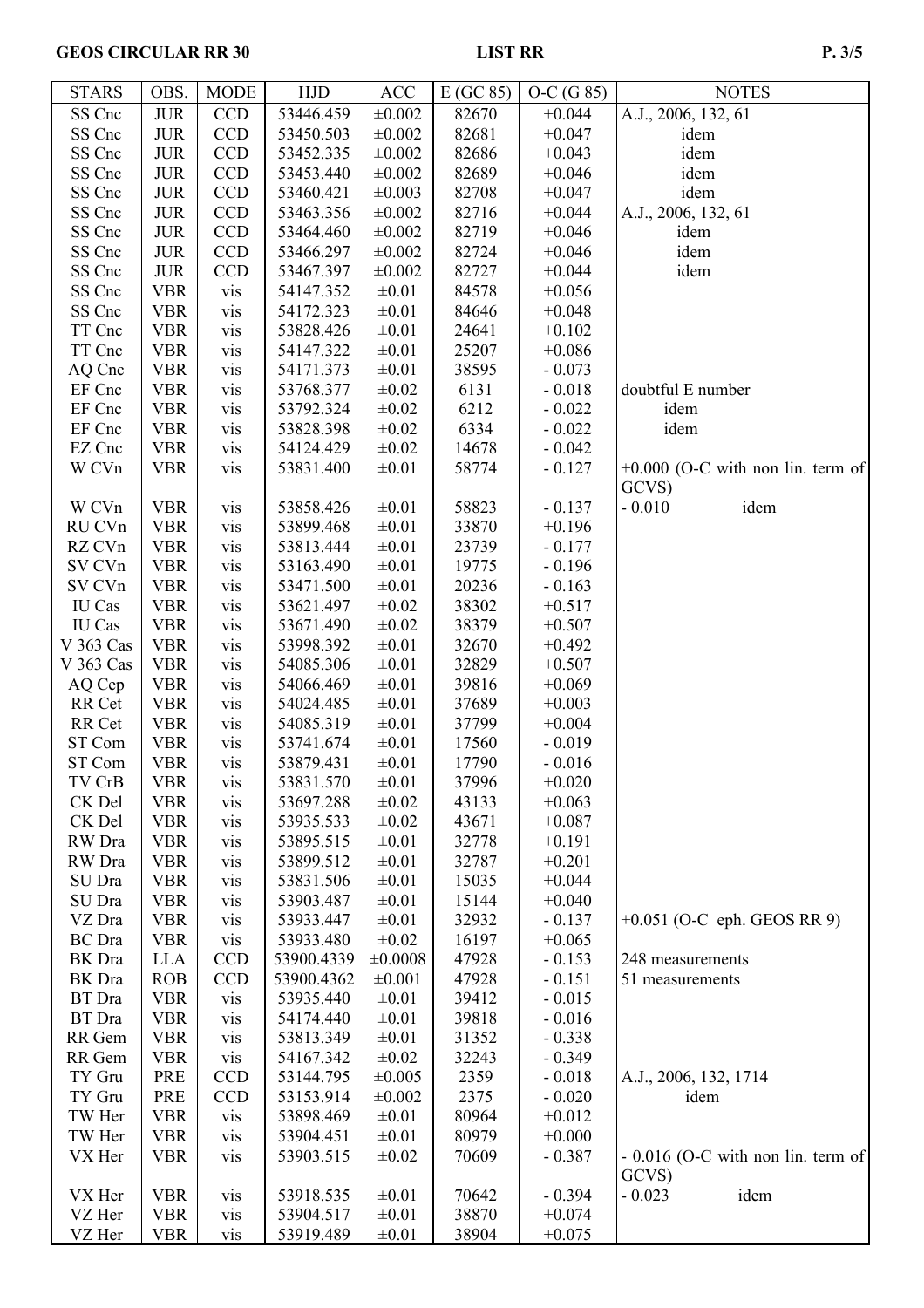## GEOS CIRCULAR RR 30 LIST RR P. 4/5

| <b>STARS</b>           | OBS.                     | <b>MODE</b>       | HJD                     | ACC                        | E(GC 85)       | $O-C(G 85)$          | <b>NOTES</b>                     |
|------------------------|--------------------------|-------------------|-------------------------|----------------------------|----------------|----------------------|----------------------------------|
| <b>BD</b> Her          | <b>VBR</b>               | vis               | 53636.353               | $\pm 0.02$                 | 44330          | $+0.067$             |                                  |
| DL Her                 | <b>VBR</b>               | vis               | 53918.551               | $\pm 0.02$                 | 26554          | $+0.037$             |                                  |
| DL Her                 | <b>VBR</b>               | vis               | 53937.486               | $\pm 0.01$                 | 26586          | $+0.040$             |                                  |
| V 394 Her              | <b>VBR</b>               | vis               | 53564.434               | $\pm 0.02$                 | 54619          | $-0.084$             |                                  |
| V 394 Her              | <b>VBR</b>               | vis               | 53612.371               | $\pm 0.02$                 | 54729          | $-0.113$             |                                  |
| V 394 Her              | <b>VBR</b>               | vis               | 53932.422               | $\pm 0.02$                 | 55463          | $-0.128$             |                                  |
| DD Hya                 | <b>VBR</b>               | vis               | 54124.369               | $\pm 0.01$                 | 24770          | $-0.127$             |                                  |
| RR Leo                 | <b>VBR</b>               | vis               | 53858.418               | $\pm 0.01$                 | 23349          | $+0.085$             |                                  |
| RR Leo                 | <b>VBR</b>               | vis               | 54172.380               | $\pm 0.01$                 | 24043          | $+0.086$             |                                  |
| RR Leo                 | <b>VBR</b>               | vis               | 53464.372               | $\pm 0.02$                 | 22478          | $+0.073$             |                                  |
| ST Leo                 | <b>VBR</b>               | vis               | 54084.615               | $\pm 0.01$                 | 54733          | $-0.018$             |                                  |
| V LMi                  | <b>VBR</b>               | vis               | 54152.424               | $\pm 0.01$                 | 63653          | $+0.026$             |                                  |
| V LMi                  | <b>VBR</b>               | vis               | 54171.463               | $\pm 0.02$                 | 63688          | $+0.028$             |                                  |
| Y LMi                  | <b>VBR</b>               | vis               | 53120.439               | $\pm 0.02$                 | 33490          | $-0.134$             |                                  |
| Y LMi                  | <b>VBR</b>               | vis               | 54171.413               | $\pm 0.02$                 | 35494          | $-0.200$             |                                  |
| Y LMi                  | <b>VBR</b>               | vis               | 54172.477               | $\pm 0.01$                 | 35496          | $-0.185$             |                                  |
| TW Lyn                 | <b>JUR</b>               | <b>CCD</b>        | 53361.576               | ±0.0015                    | 17306          | $+0.049$             | <b>IBVS 5709</b>                 |
| TW Lyn                 | <b>JUR</b>               | <b>CCD</b>        | 53362.540               | ±0.0015                    | 17308          | $+0.049$             | idem                             |
| TW Lyn                 | <b>JUR</b>               | <b>CCD</b>        | 53370.731               | ±0.0015                    | 17325          | $+0.048$             | idem                             |
| TW Lyn                 | <b>JUR</b>               | <b>CCD</b>        | 53375.551               | $\pm 0.0015$               | 17335          | $+0.050$             | idem                             |
| TW Lyn                 | <b>JUR</b>               | <b>CCD</b>        | 53377.476               | $\pm 0.0015$               | 17339          | $+0.047$             | idem                             |
| TW Lyn                 | <b>JUR</b>               | <b>CCD</b>        | 53380.367               | $\pm 0.0015$               | 17345          | $+0.047$             | idem                             |
| TW Lyn                 | <b>JUR</b>               | <b>CCD</b>        | 53384.707               | ±0.0015                    | 17354          | $+0.051$             | idem                             |
| TW Lyn                 | <b>JUR</b>               | <b>CCD</b>        | 53387.597               | ±0.0015                    | 17360          | $+0.049$             | idem                             |
| RR Lyr                 | <b>DMT</b>               | vis               | 53932.499               | ±0.006                     | 19422          | $-0.626$             | $+0.060$ (O-C with eph. GCVS     |
|                        |                          |                   |                         |                            |                |                      | 74)                              |
| RR Lyr                 | <b>DMT</b>               | vis               | 53986.440               | $\pm 0.008$                | 19517          | $-0.537$             | $+0.152$<br>idem                 |
| RR Lyr                 | <b>DMT</b>               | vis               | 53991.455               | $\pm 0.007$                | 19526          | $-0.624$             | idem<br>$+0.065$                 |
| RR Lyr                 | <b>DMT</b>               | vis               | 53999.391               | ±0.009                     | 19540          | $-0.624$             | idem<br>$+0.066$                 |
| RR Lyr                 | <b>DMT</b>               | vis               | 54025.494               | ±0.008                     | 19586          | $-0.597$             | idem<br>$+0.095$                 |
| EZ Lyr                 | <b>VBR</b>               | vis               | 53897.502               | $\pm 0.01$                 | 38044          | $-0.118$             |                                  |
| EZ Lyr                 | <b>VBR</b>               | vis               | 53989.441               | $\pm 0.01$                 | 38219          | $-0.101$             |                                  |
| FN Lyr                 | <b>VBR</b>               | vis               | 53654.286               | $\pm 0.01$                 | 37590          | $+0.025$             |                                  |
| FN Lyr                 | <b>VBR</b>               | vis               | 53918.499               | $\pm 0.01$                 | 38091          | $+0.012$             |                                  |
| IO Lyr                 | <b>VBR</b>               | vis               | 53893.455               | $\pm 0.01$                 | 24734          | $-0.031$             |                                  |
| IO Lyr                 | <b>VBR</b>               | vis               | 53897.497               | $\pm 0.01$                 | 24741          | $-0.029$             |                                  |
| NR Lyr                 | <b>VBR</b>               | vis               | 53618.431               | $\pm 0.01$                 | 25716          | $-0.008$             |                                  |
| NR Lyr                 | <b>VBR</b>               | vis               | 53933.537               | $\pm 0.01$                 | 26178          | $-0.000$             |                                  |
| ST Oph                 | <b>VBR</b>               | vis               | 53931.445               | $\pm 0.01$                 | 56633          | $-0.018$             |                                  |
| ST Oph                 | <b>VBR</b>               | vis               | 53991.340               | $\pm 0.01$                 | 56766          | $-0.020$             |                                  |
| V 452 Oph              | <b>VBR</b>               | vis               | 53143.546               | $\pm 0.01$                 | 29589          | $-0.004$             |                                  |
| V 816 Oph              | <b>VBR</b>               | vis               | 53920.439               | $\pm 0.02$                 | 46150          | $-0.062$             |                                  |
| V 816 Oph<br>V 964 Ori | <b>VBR</b>               | vis               | 53934.501               | $\pm 0.02$                 | 46187          | $-0.086$             |                                  |
|                        | <b>VBR</b>               | vis<br><b>CCD</b> | 54115.435<br>53969.4385 | $\pm 0.02$<br>$\pm 0.0005$ | 44814          | $-0.361$<br>$+0.102$ |                                  |
| AV Peg<br>BH Peg       | <b>NCL</b><br><b>VBR</b> |                   | 53937.514               | $\pm 0.01$                 | 26075<br>22734 | $-0.101$             | 116 measurements                 |
| BH Peg                 | <b>VBR</b>               | vis               | 53991.333               | $\pm 0.01$                 | 22818          | $-0.125$             |                                  |
| BT Peg                 | <b>VBR</b>               | vis<br>vis        | 53999.404               | $\pm 0.01$                 | 31507          | $+0.082$             |                                  |
| CG Peg                 | <b>VBR</b>               | vis               | 53919.523               | $\pm 0.02$                 | 31719          | $-0.030$             |                                  |
| CG Peg                 | <b>VBR</b>               | vis               | 53934.451               | $\pm 0.02$                 | 31751          | $-0.050$             |                                  |
| CG Peg                 | <b>VBR</b>               | vis               | 53999.399               | $\pm 0.01$                 | 31890          | $-0.034$             |                                  |
| ES Peg                 | <b>VBR</b>               | vis               | 53935.546               | $\pm 0.01$                 | 29766          | $+0.161$             |                                  |
| ET Peg                 | <b>VBR</b>               | vis               | 53654.417               | $\pm 0.01$                 | 29905          | $-0.042$             |                                  |
| AR Per                 | <b>VBR</b>               | vis               | 54000.607               | $\pm 0.01$                 | 62892          | $+0.066$             | $+0.019$ (O-C with non lin. term |
|                        |                          |                   |                         |                            |                |                      | of GCVS)                         |
| AN Ser                 | <b>ROB</b>               | <b>CCD</b>        | 53891.468               | ±0.002                     | 75052          | $-0.001$             | 140 measurements                 |
| AN Ser                 | <b>VBR</b>               | vis               | 53903.490               | $\pm 0.01$                 | 75075          | $+0.013$             |                                  |
| AN Ser                 | <b>VBR</b>               | vis               | 53904.537               | $\pm 0.01$                 | 75077          | $+0.016$             |                                  |
| <b>BH</b> Ser          | <b>VBR</b>               | vis               | 53879.433               | $\pm 0.01$                 | 28528          | $+0.087$             |                                  |